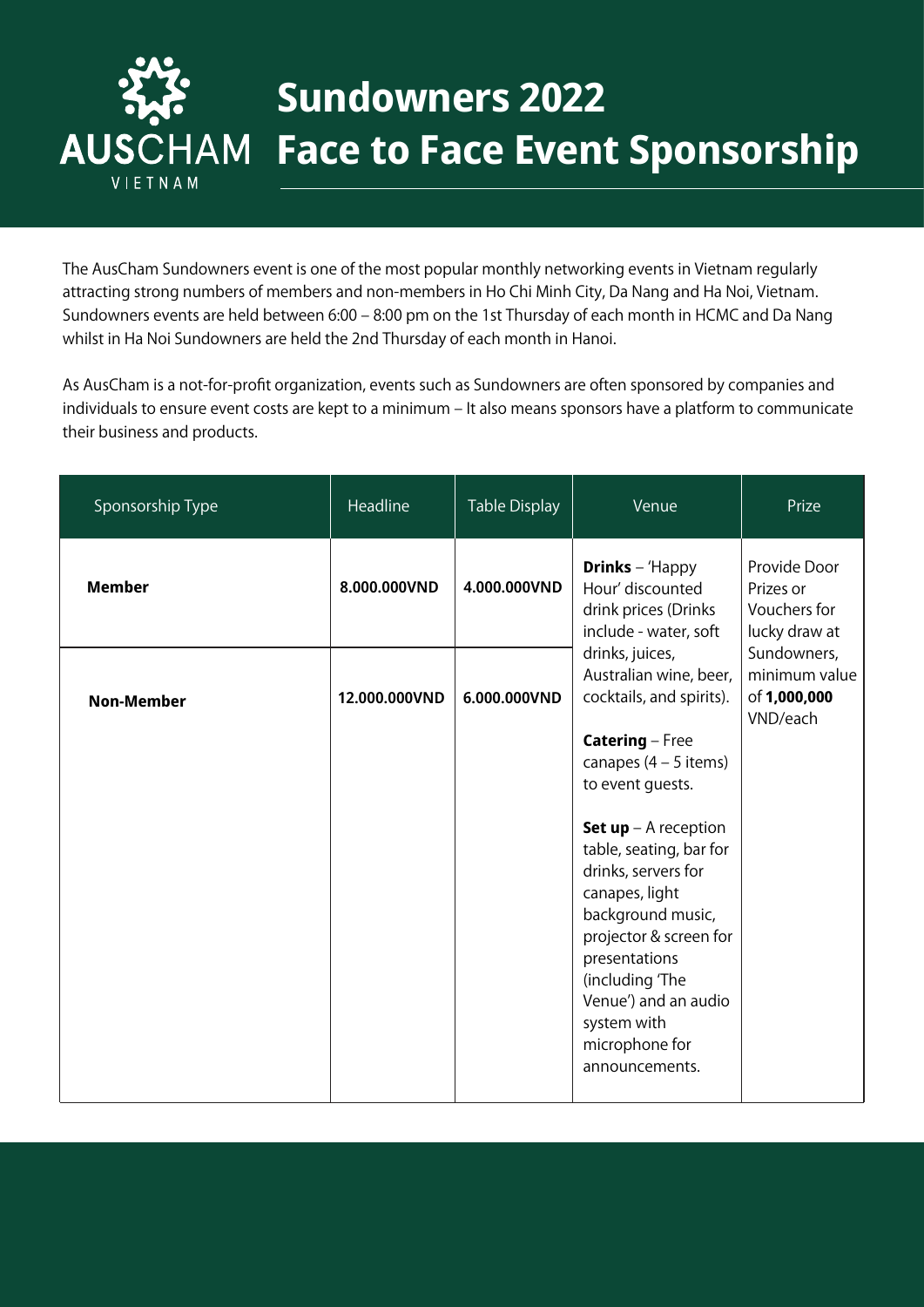| <b>Benefits</b>                                                                                                                        | Headline                                | Table Display                             | Venue     | Prize                                   |
|----------------------------------------------------------------------------------------------------------------------------------------|-----------------------------------------|-------------------------------------------|-----------|-----------------------------------------|
| Corporate logo will be given<br>placement on all collateral and<br>featured on the AusCham<br>e-newsletter & website;                  | Yes (Priority)                          | <b>No</b>                                 | Yes       | Yes                                     |
| One (01) complimentary weekly<br>e-newsletter banner(700pxW x<br>480pxH) prior to the event;                                           | Yes                                     | <b>No</b>                                 | Yes       | <b>No</b>                               |
| Weekly e-newsletter updates of<br>the monthly Sundowners event to<br>include the sponsors corporate<br>logo;                           | Yes                                     | <b>No</b>                                 | Yes       | Yes                                     |
| Corporate logo will be displayed<br>on AusCham event banner and<br>standee;                                                            | Yes                                     | <b>No</b>                                 | Yes       | Yes                                     |
| Corporate logo is included in<br>AusCham presentation;                                                                                 | Yes                                     | Yes                                       | Yes       | Yes                                     |
| One (01) company standee<br>(organized by the sponsor) can be<br>displayed at the event;                                               | Yes                                     | Yes                                       | <b>No</b> | <b>Yes</b>                              |
| Display brochures or promotional<br>materials (organized by sponsor).                                                                  | Yes<br>(At the event<br>reception desk) | Yes<br>(1 table is offered<br>by AusCham) | No        | Yes<br>(At the event<br>reception desk) |
| A PowerPoint display of up to 03<br>slides about the sponsor's<br>company with corporate logo will<br>play on a loop during the event. | Yes                                     | <b>No</b>                                 | <b>No</b> | No                                      |
| Acknowledgment of the sponsors<br>business and products will be<br>announced during the<br>Sundowners event by the                     | Yes                                     | Yes                                       | Yes       | Yes                                     |